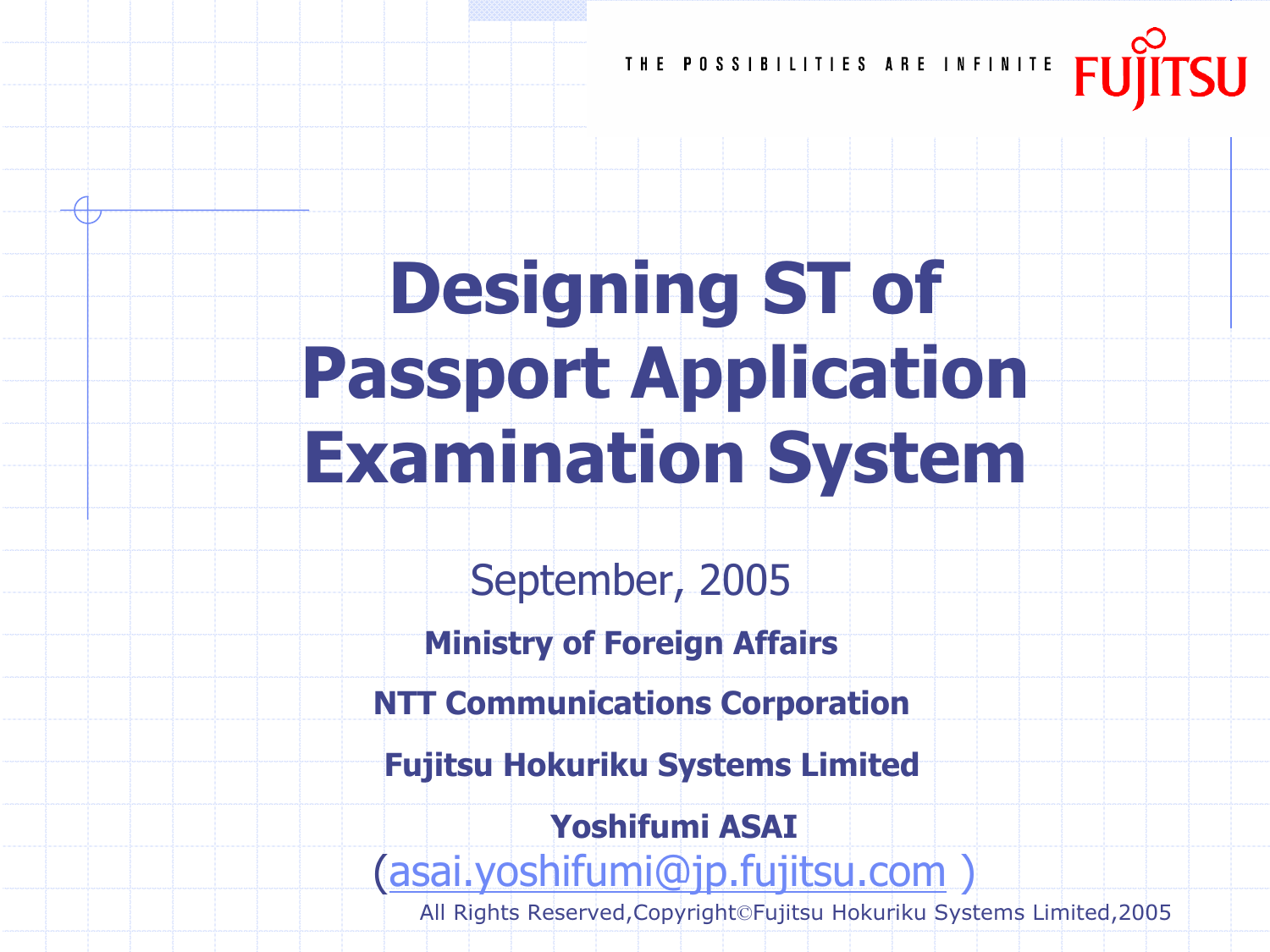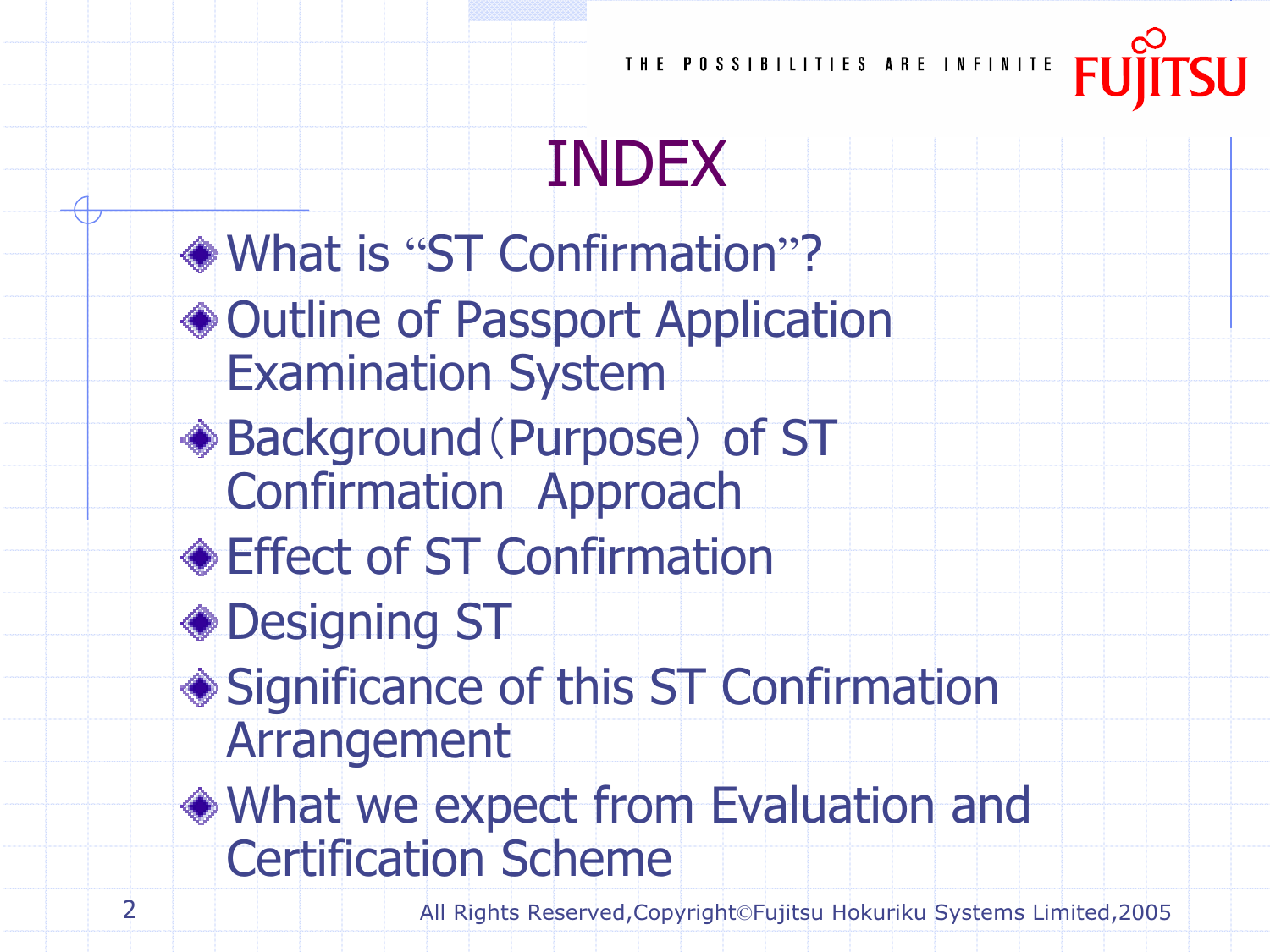

# What is "ST Confirmation"?

Security check at a level of design principles

- ・ Threats to be considered
- ・ How to counter threats
- ・ Basic policy of security design, etc.

The procedures to ensure that evaluation target has been developed and produced rightly according to the ST, such as real system implementation test or operation test, are not contained in the ST Confirmation.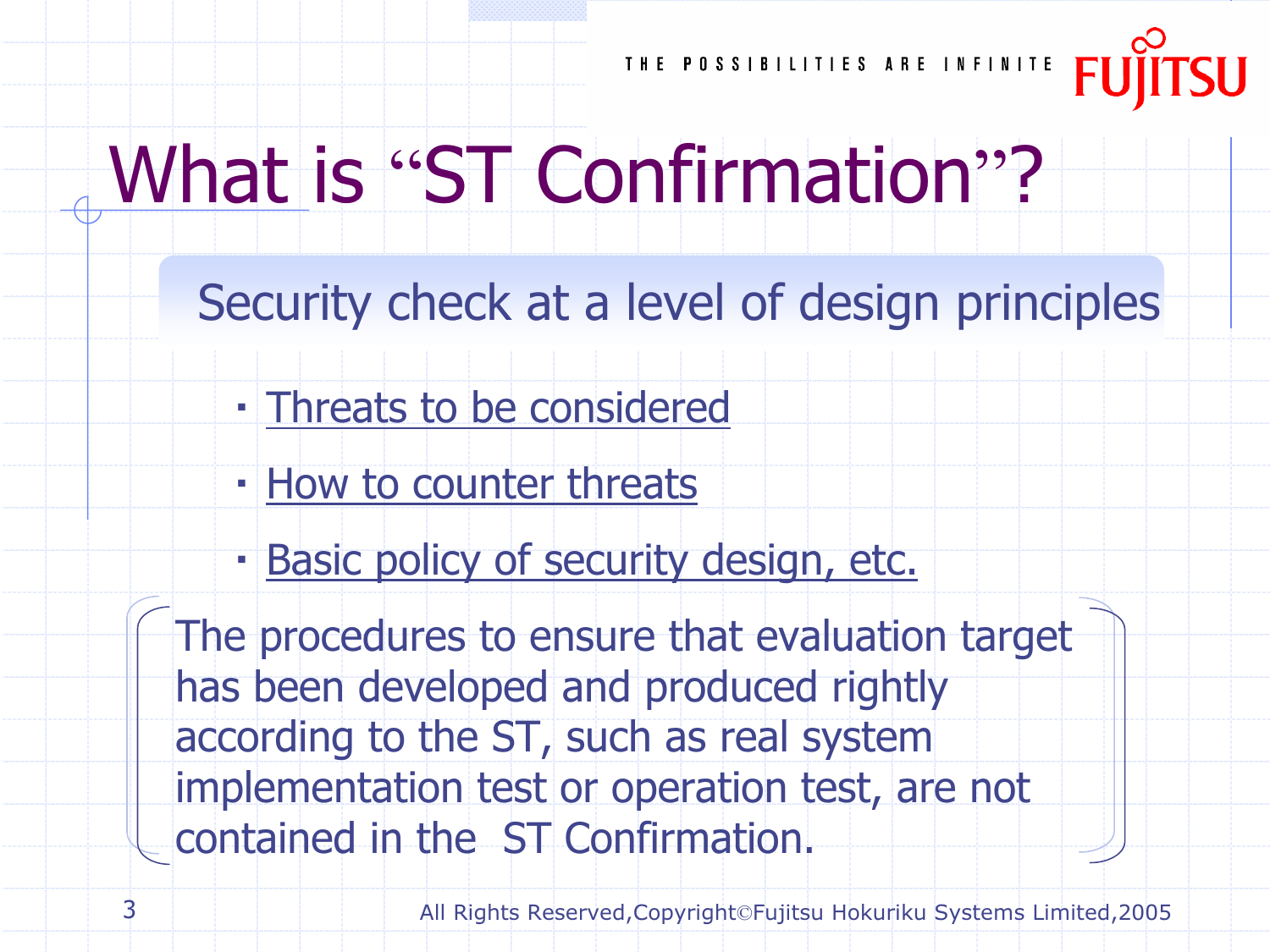

## Passport Application Examination System

- Adopted by local government passport office
- $\triangleright$  Provides the function to examine passport electronic application
- (such as examining application, concluding the examination, issuing the document)
- Utilized, connected to prefectures' IT infrastructure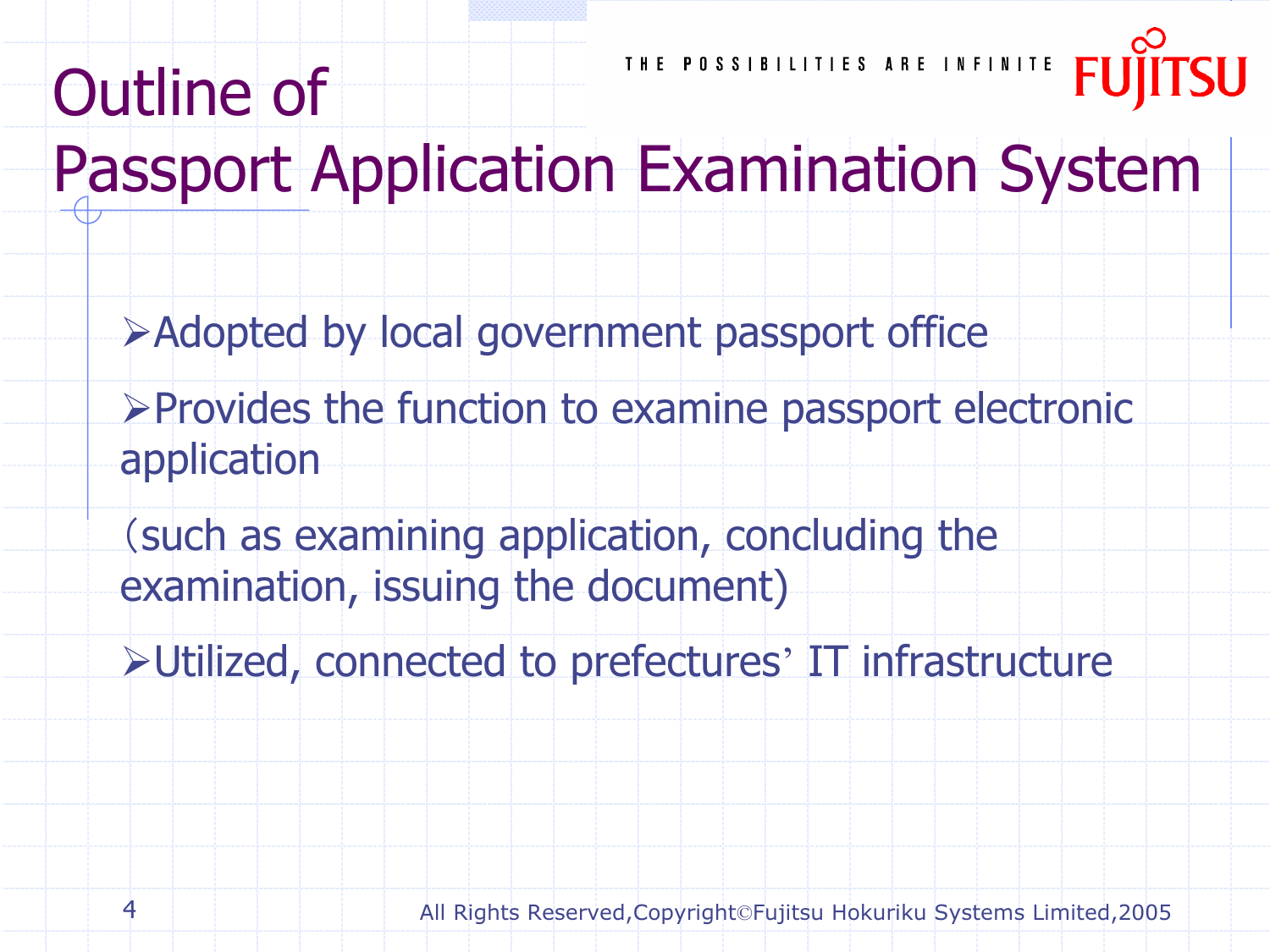# Outline of

THE POSSIBILITIES ARE INFINITE

## Passport Application Examination System



Staff operates examination service from examiner*'*s terminal.

TOE communicates with other systems on the network, such as general reception system, organization certification platform.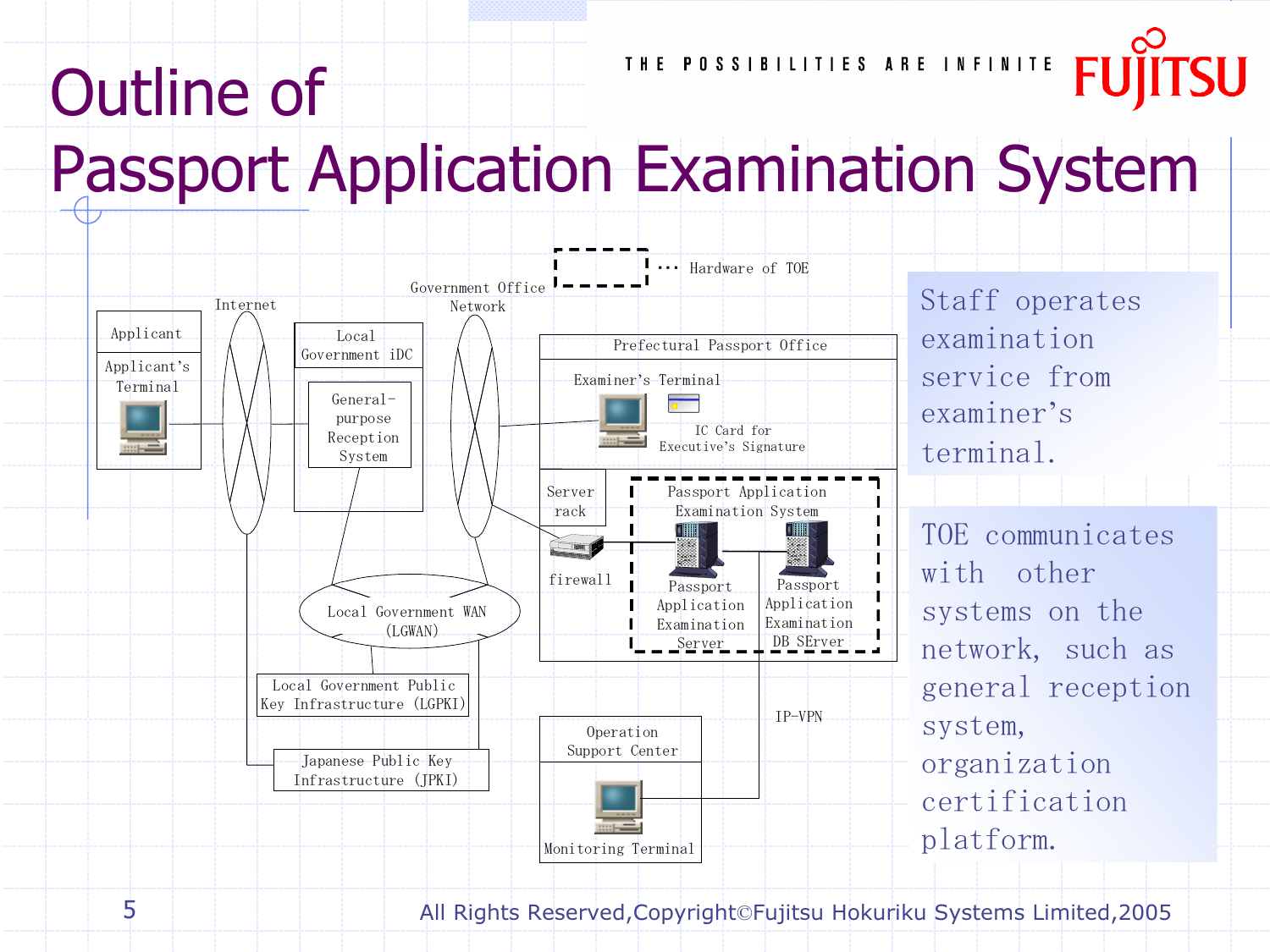#### THE POSSIBILITIES ARE INFINITE Background (Purpose) of ST Confirmation Approach

Passport application examination system has been based on the premise that it would be used, being connected to the existing infrastructure, such as prefecture network or general government network.

From the viewpoint of prefecture, the passport application examination system is an "external system" arranged by the third party (the ministry of foreign affairs), so that the security of the system should be ensured explicitly.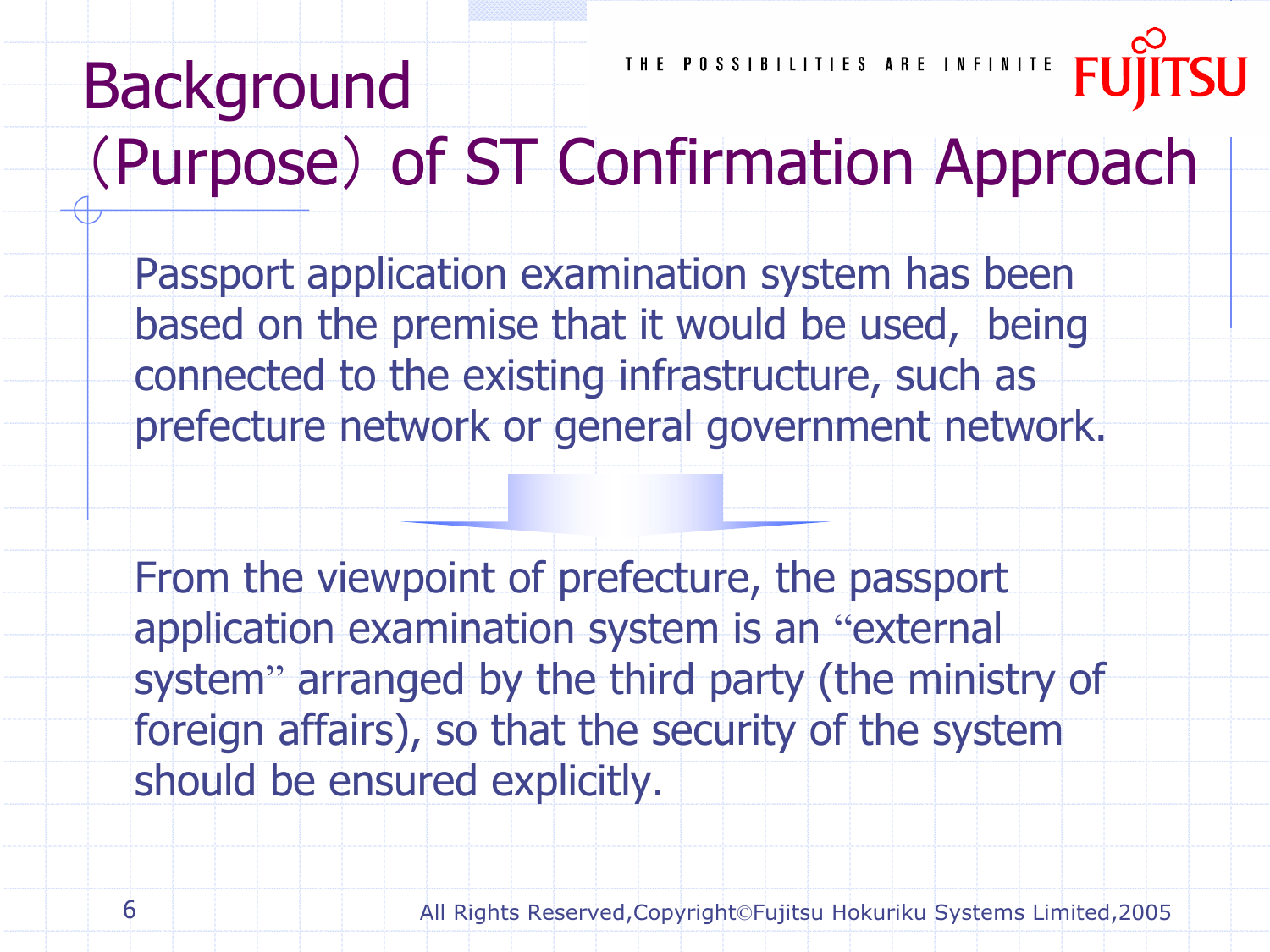THE POSSIBILITIES ARE INFINITE Background (Purpose) of ST Confirmation Approach

Ministry of Foreign Affairs explained to prefectures about the policy that Passport Application Examination System should be evaluated and confirmed according to ISO/IEC 15408, at a guidance meeting of online application, to provide a clear understanding for the system introduction.

The plan that ISO/IEC 15408 would be brought into the developing process of developing passport application examination system and that the security target would be evaluated and confirmed has been fixed, and the ST publication has been arranged in order to ensure the system security.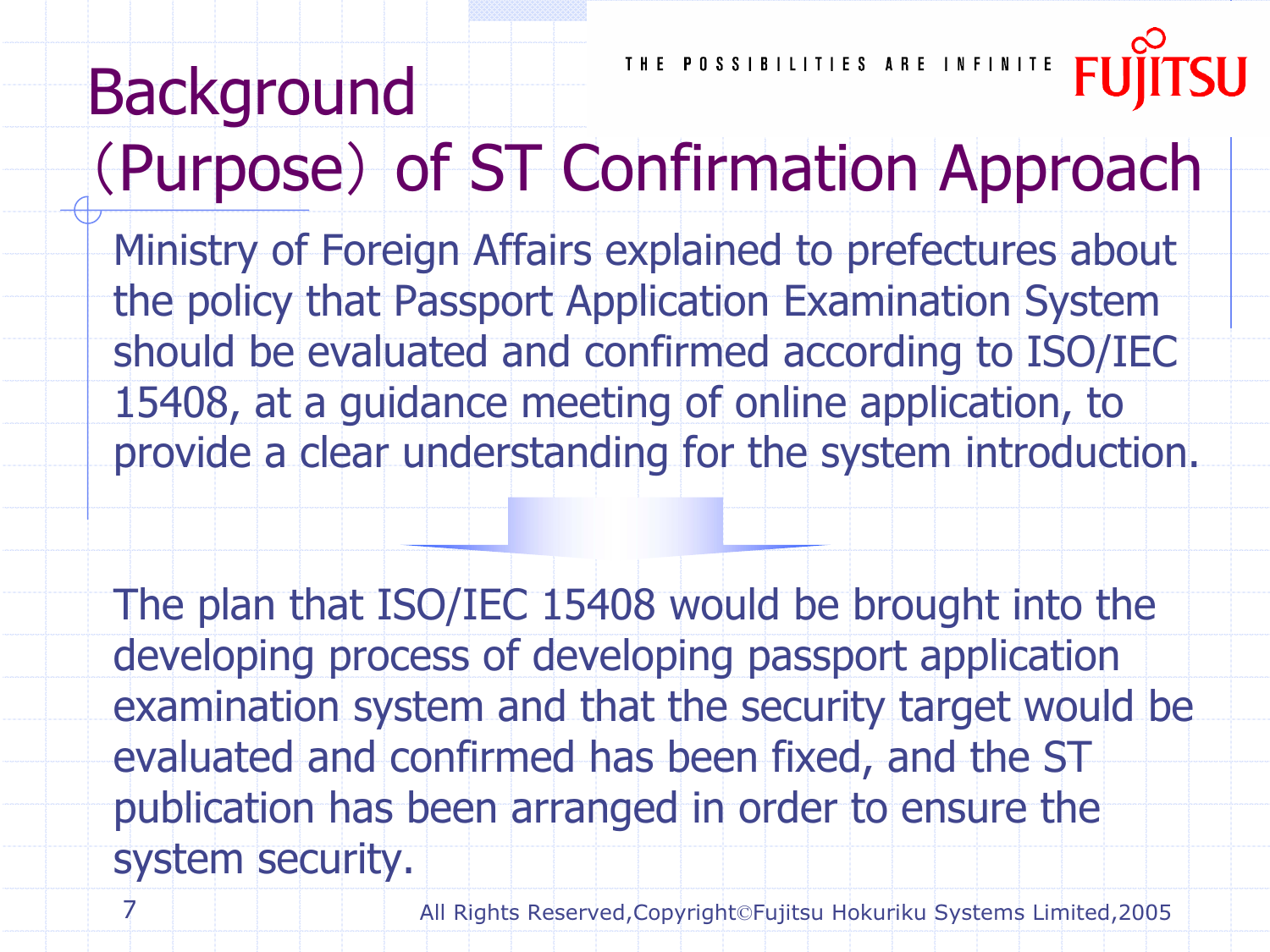

#### Effect of ST Confirmation

It has already been introduced and started in Okayama, Miyagi, Tochigi, Ibaragi, Saitama, Nagasaki, and Kumamoto Prefecture, and would be expanded into other prefectures.(Network connection or data cooperative processing with such as prefectures general reception system are going on smoothly)

Learning from experience, Ministry of Foreign Affairs is making an effort to activate ISO 15408 positively to introduce IC passport (March, 2006(est. )), for example, by including certification of IC chip on the passport in the requirements.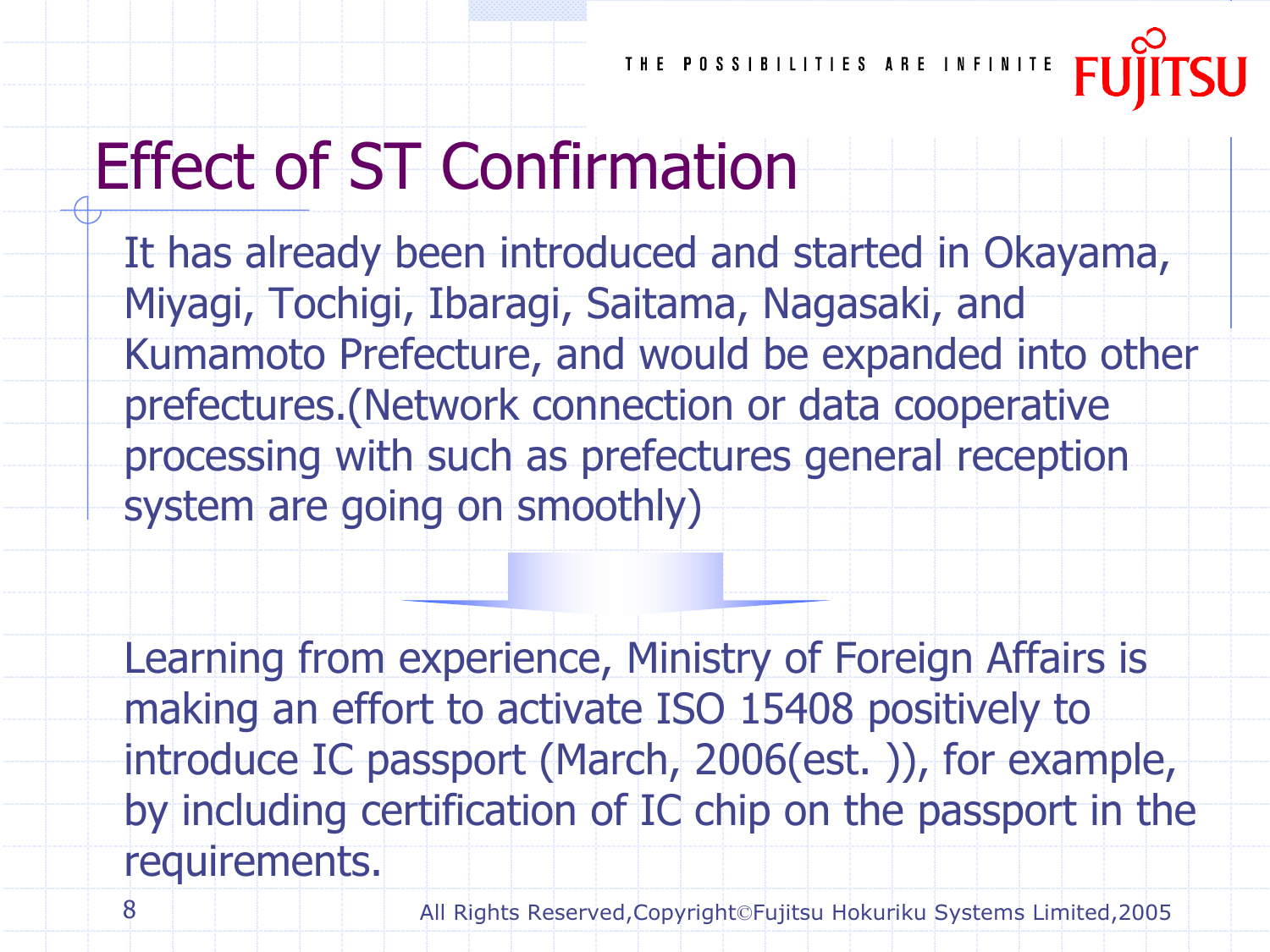

#### Designing ST

**>ST** designers of disinterested position 2 staff (not full-time in charge) designing time : about 3.5 months Developers of Passport application examination system keeping always busy with system initialization collaborated with ST designers in such as providing information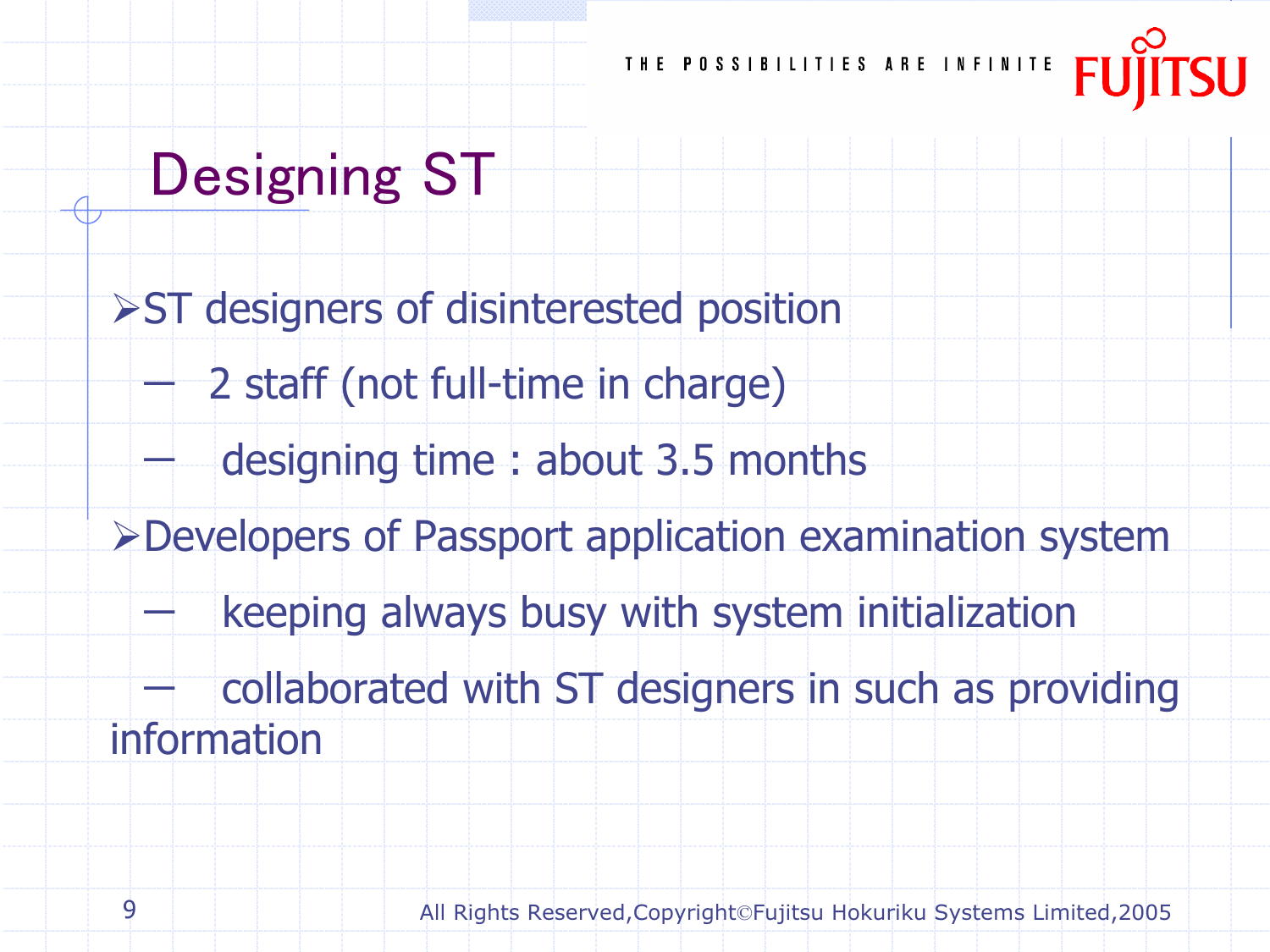#### Designing ST

Field of development and ST designers

>To communicate with developers Need to collect information, while adding no extra strain on developers.

Providing CC interpretation to the field Presenting the developers the function that CC expects from the ST designers in the way that the developers can understand easily(e.g. embodying access control or flow control) to recognize the gap with the specification discussed on the developers' side.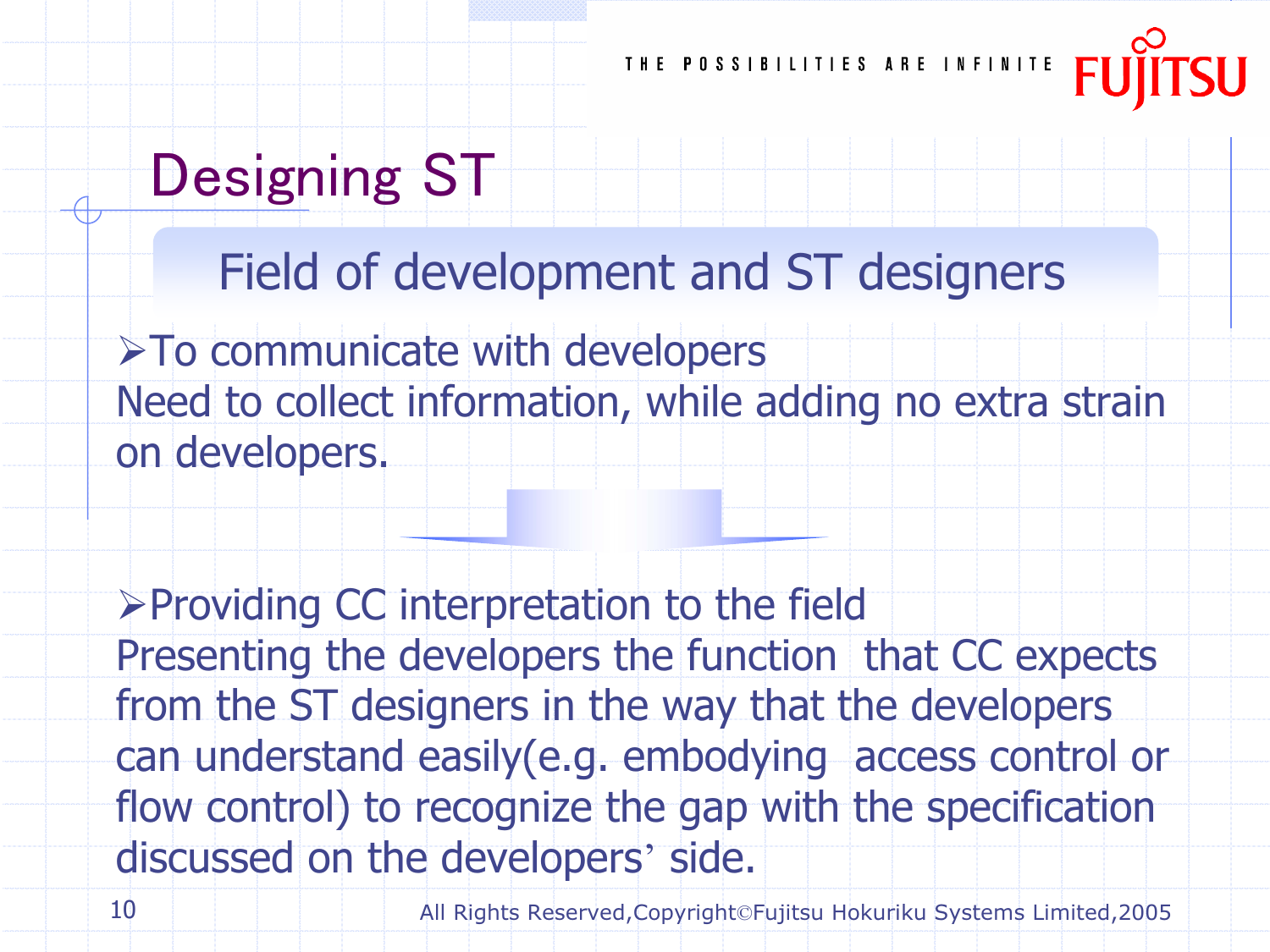THE POSSIBILITIES ARE INFINITE Significance of this ST Confirmation Arrangement

>This is the first case as ST of the system for government network, and expected to become widespread as a model. The first case for government system

 $\triangleright$  In the movement of acceleration of IT system certification from the viewpoint of personal information security, promotion of adopting to other government system, local government system, and in addition, non-government systems, is expected.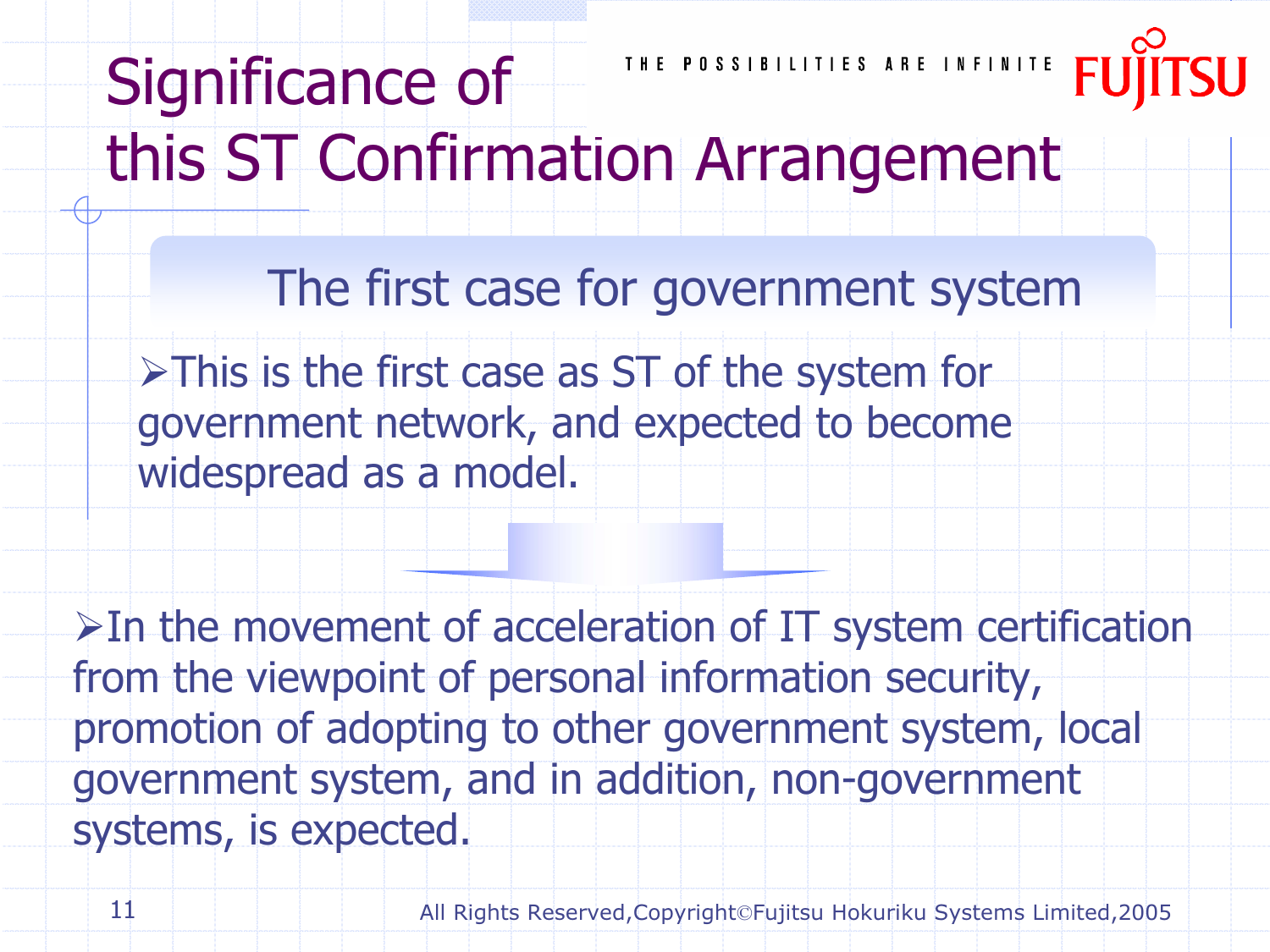THE POSSIBILITIES ARE INFINITE Significance of this ST Confirmation Arrangement

Effort to save time

Less than 3 months for evaluation phase, less than 2 months for certification phase

Skilled TOE description(helping TOE comprehension), active communication with evaluation body and certification body, etc.

Applicants (ST designers) seem to expect shorter term.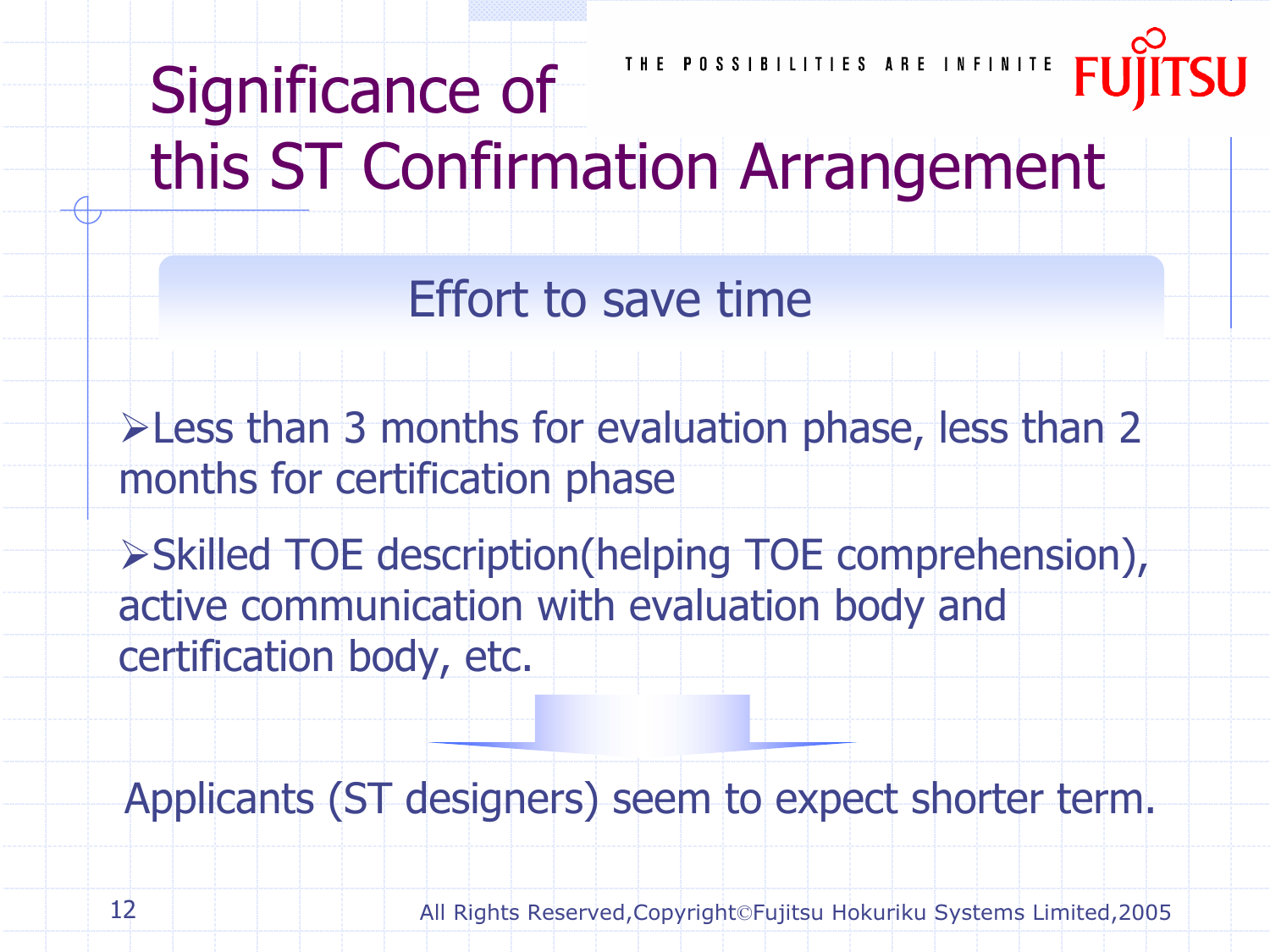THE POSSIBILITIES ARE INFINITE Significance of this ST Confirmation Arrangement Great effect on adequacy verification of security implementation function

Feedback on the developing field CC-specific security viewpoint, which is hard to be reflected on designing information in usual developing process, could be reflected on the implementation function.

Achieved essential adequacy verification of security implementation function

Although assurance set is not evaluated, it has enough effect on implementation verification of security functions (effect verification, error correction, or complement of function shortage).

13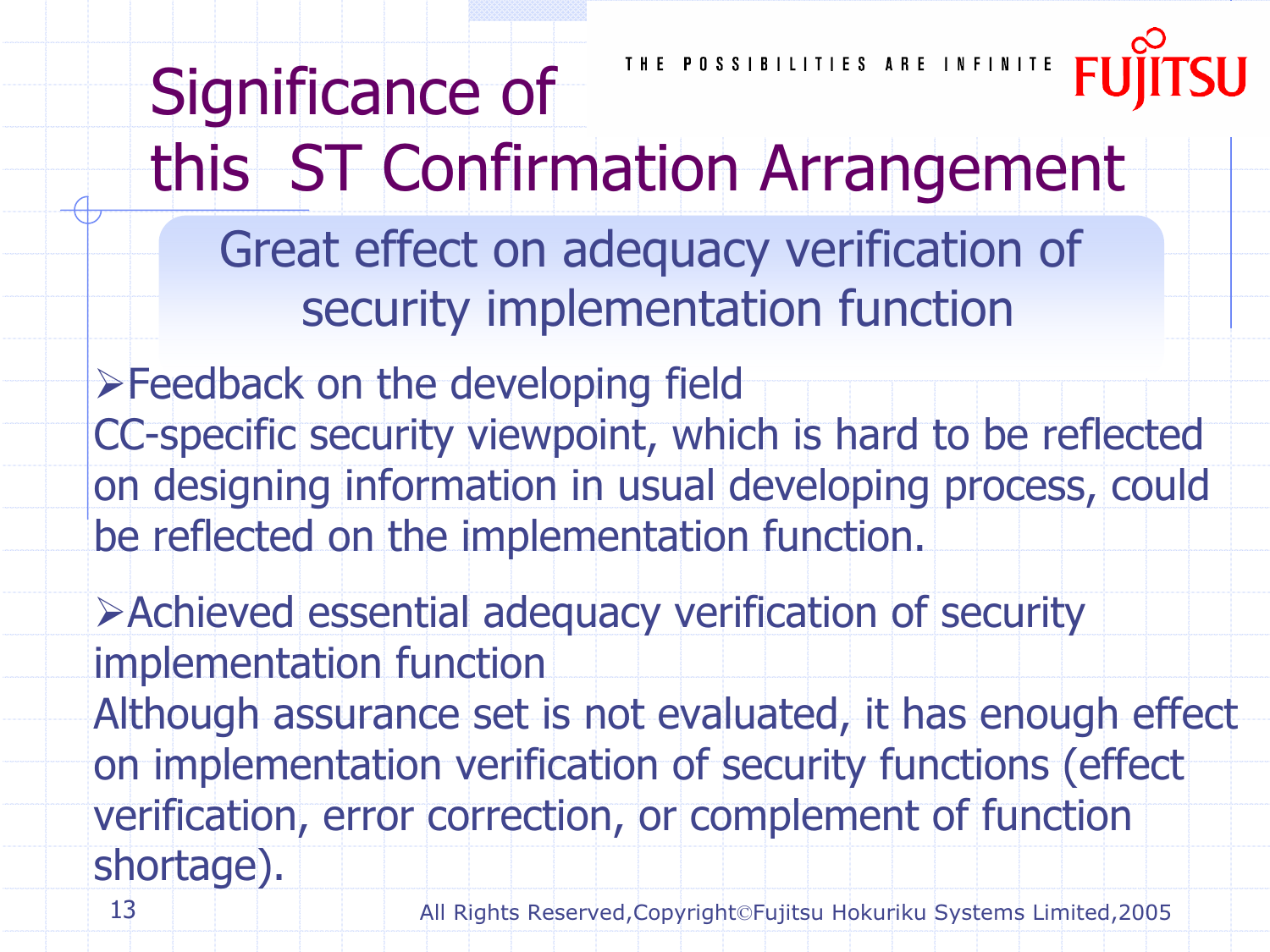### What we expect from Evaluation and Certification Scheme

effort to save more time

- Especially, to save the time to provide the first certification action
- Applicants' themselves need to make an effort (e.g. making request to certification body actively)
- $\triangleright$  To shorten the term, what kind of action does the evaluation/certification body expect from the applicants?

If the timescale from starting evaluation to issuing confirmation is saved as short as about 3 months, it can be much more fascinating business.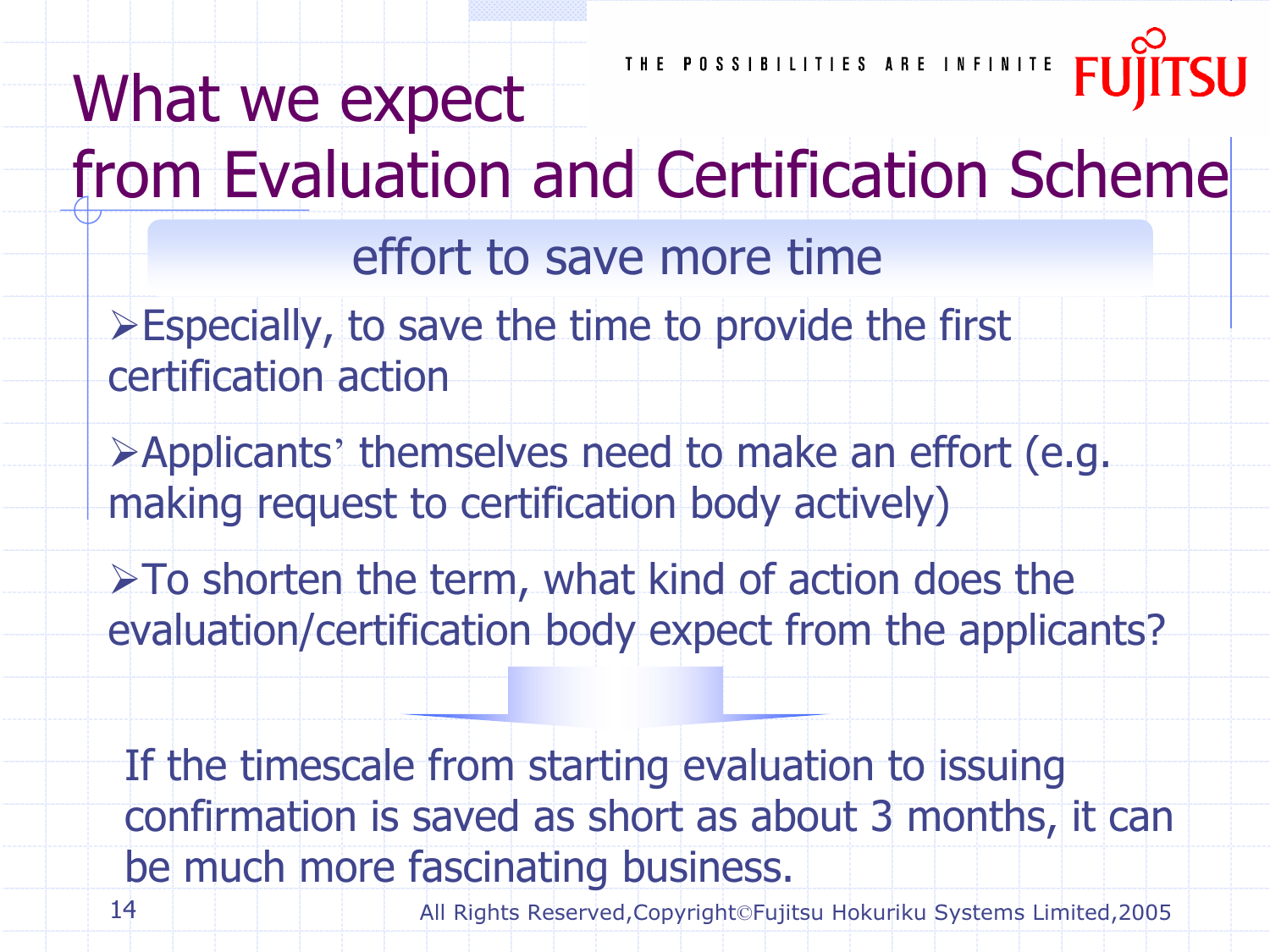#### About us

Information Security Evaluation Center (FISEC), Fujitsu Hokuriku Systems Limited

#### http://jp.fujitsu.com/fjh/

Experienced consulting staff provides various security services (e.g. supported the first certification of Japanese domestic product)

- Security Target Evaluation Body
- Consultation to support ISO/IEC 15408 certification
- ISO/IEC 15408 Education Services

E-mail : fjh-security@cs.jp.fujitsu.com TEL : 076-244-9976FAX : 076-244-9974

All Rights Reserved,Copyright©Fujitsu Hokuriku Systems Limited,2005

- :